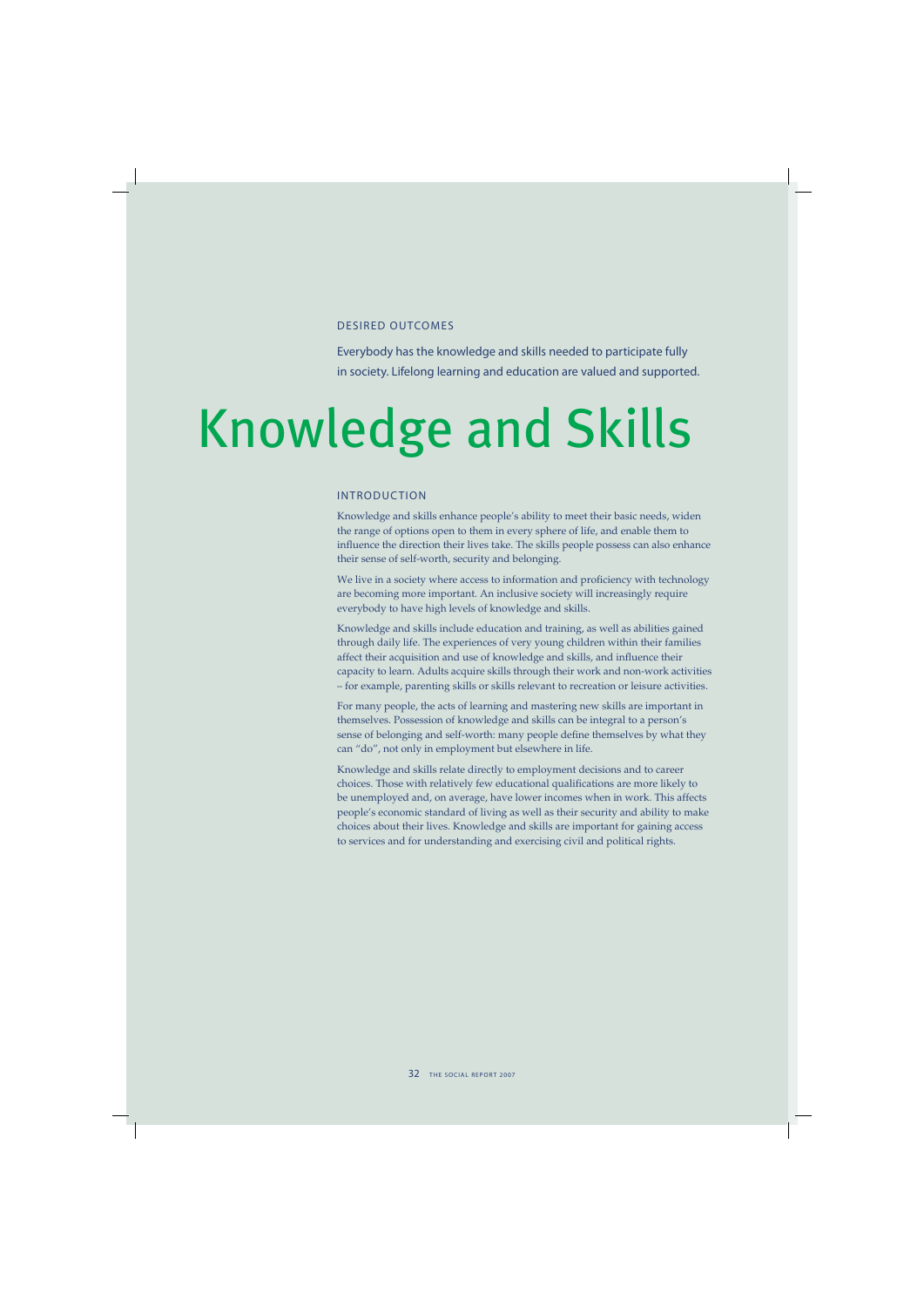## WORK PAID V

INDICATORS Four indicators are used in this chapter. Each provides a snapshot of New Zealanders' acquisition of knowledge and skills at a particular stage in their lives, from early childhood to school-leaving age to adulthood. They are: participation in early childhood education, school leavers with higher qualifications, participation in tertiary education and the educational attainment of the adult population. The focus of the indicators is on formal education and training. This reflects the importance of formal education and training and also the availability of data – there is little data that captures the contribution of informal, on-the-job training to acquiring knowledge and skills.

> The indicators are relevant to current and future social wellbeing. Participation in early childhood education contributes significantly to a child's later development. Going to a kindergarten, köhanga reo or some other early childhood service prepares children for further learning, helps equip them to cope socially at school and develops their bodies and minds to better prepare them for adult life. Quality early childhood programmes can help narrow the achievement gap between children from low-income families and children from more advantaged families.<sup>39</sup>

> Students who obtain higher qualifications at school tend to have more options for tertiary education and future employment. Those who leave school early have a greater risk of unemployment or low incomes.40

Participation in tertiary education opens up career opportunities and improves the skills people need to participate in society. This has become particularly important with the increasing dependence on "knowledge" industries that require well-educated, highly skilled workforces. It also captures aspects of lifelong learning through the participation of adults in tertiary education.

Educational attainment of the adult population provides a broad picture of New Zealanders' possession of knowledge and skills. It is influenced by factors not measured in the other indicators, such as adults gaining new qualifications and new migrants arriving with qualifications.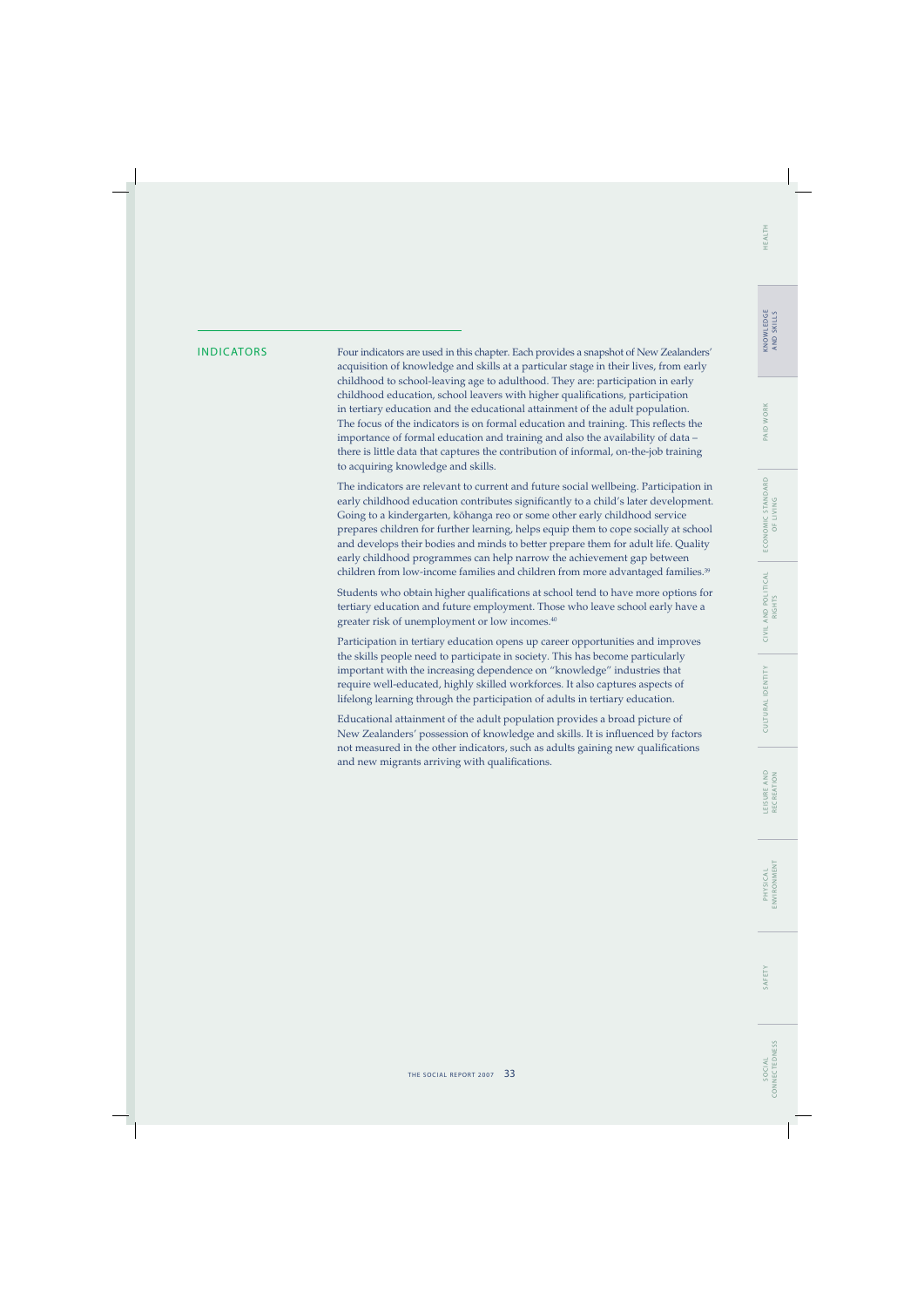## Participation in early childhood education

## DEFINITION

The number of enrolments of children aged 3 and 4 years in early childhood centres or home-based education programmes as a proportion of all 3 and 4 year olds.

The measure includes all forms of organised and sustained centre and home-based programmes designed to foster learning and emotional and social development in children. The measure overestimates participation because children enrolled in more than one early childhood centre will be double-counted. Information from an alternative measure which avoids double counting, the proportion of Year 1 students who participated in early childhood education, is also included.

RELEVANCE Evidence from New Zealand and international research shows that the early childhood years are vital to a child's development and future ability to learn.<sup>41</sup> Quality early childhood programmes prepare young children socially, physically and academically for entry into primary education and can help narrow the achievement gap between children from low-income families and those from more advantaged families.

CURRENT LEVEL As at 1 July 2006, the "apparent" early childhood education participation rate was 97 percent for 3 year olds and 103 percent for 4 year olds, confirming that some children attend more than one service. These figures represent a substantial increase from 43 percent and 73 percent respectively in 1986. Much of the growth in participation in early childhood education occurred in the five years between 1986 and 1991, with slower growth in subsequent years.

### Figure K1.1 **Early childhood education apparent participation rate, 3 and 4 year olds, 1986–2006**



Sources: Ministry of Education; Ministry of Social Development

Note: These figures overestimate the true participation rate. Rates in excess of 100 percent are possible because children can be enrolled in more than one service

SEX DIFFERENCES Participation in early childhood education does not appear to vary by sex: boys make up just over half (51 percent) of all enrolments, the same proportion as in the population at that age.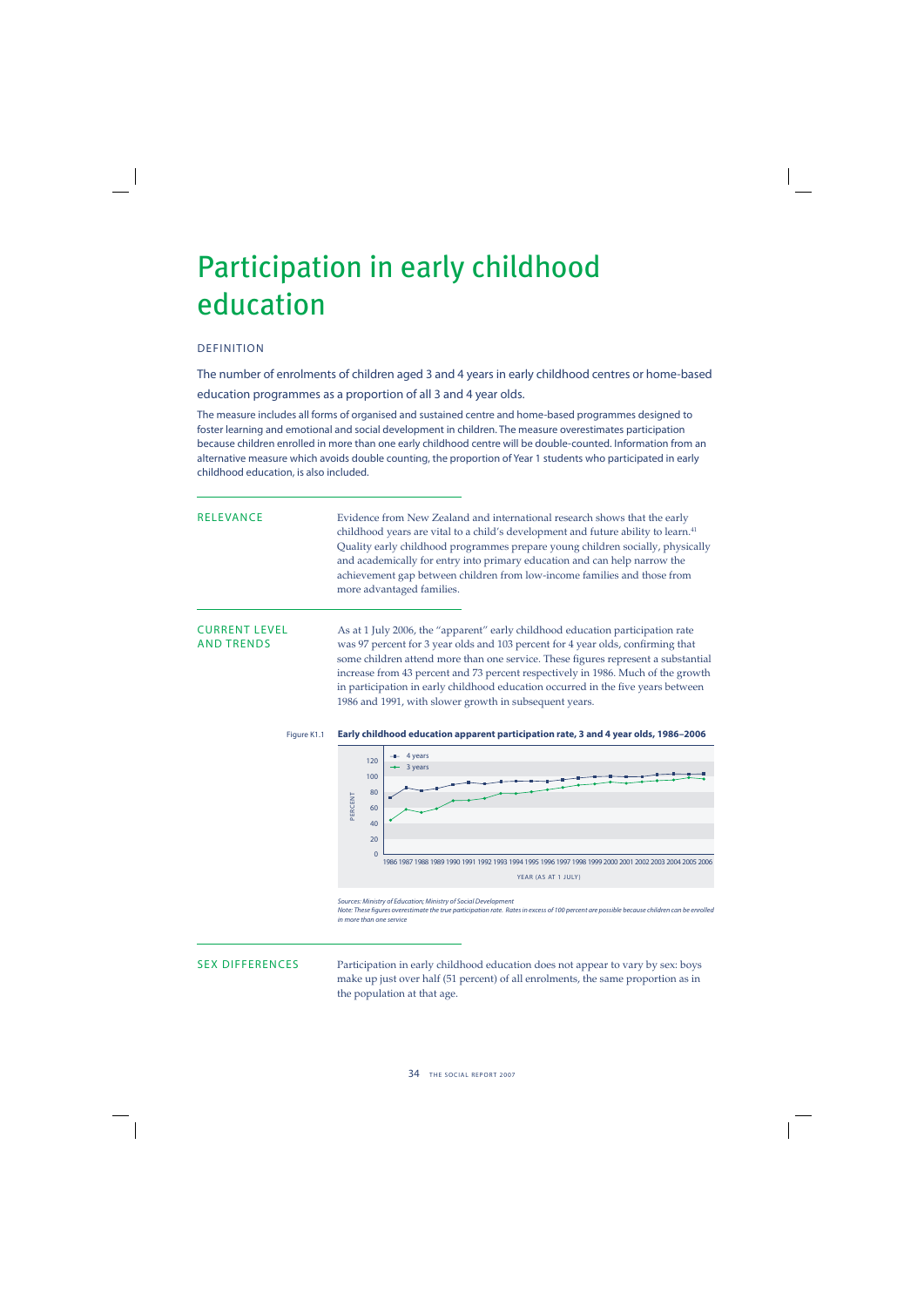| <b>PARTICIPATION</b><br><b>BY TYPE OF SERVICE</b>                          | In 2006, childcare centres (42 percent) and kindergartens (39 percent) had the<br>largest number of enrolments of 3 and 4 year olds in early childhood education.<br>Much smaller numbers of children were enrolled in playcentres (6 percent) and<br>kōhanga reo (4 percent).                                                                                                                                                                                                                                                                                                                                                                                                                                                    |                                                                                                                                                                                                                                                                                                                                                                                                                                                                                                                                                                                                                                               |              |                |              |              |              |  |  |
|----------------------------------------------------------------------------|-----------------------------------------------------------------------------------------------------------------------------------------------------------------------------------------------------------------------------------------------------------------------------------------------------------------------------------------------------------------------------------------------------------------------------------------------------------------------------------------------------------------------------------------------------------------------------------------------------------------------------------------------------------------------------------------------------------------------------------|-----------------------------------------------------------------------------------------------------------------------------------------------------------------------------------------------------------------------------------------------------------------------------------------------------------------------------------------------------------------------------------------------------------------------------------------------------------------------------------------------------------------------------------------------------------------------------------------------------------------------------------------------|--------------|----------------|--------------|--------------|--------------|--|--|
| <b>PRIOR PARTICIPATION</b><br><b>BY YEAR 1 STUDENTS</b>                    | The percentage of new school entrants who have participated in early childhood<br>education services has increased over the last seven years, from 91 percent in July<br>2000 to 95 percent in July 2006.                                                                                                                                                                                                                                                                                                                                                                                                                                                                                                                         |                                                                                                                                                                                                                                                                                                                                                                                                                                                                                                                                                                                                                                               |              |                |              |              |              |  |  |
| <b>ETHNIC DIFFERENCES</b>                                                  |                                                                                                                                                                                                                                                                                                                                                                                                                                                                                                                                                                                                                                                                                                                                   | New Zealand European children are the most likely to have attended an early<br>childhood education service before entering primary school: 98 percent compared<br>with 90 percent of Māori and 84 percent of Pacific Year 1 students in 2006. From<br>2000-2004, the prior participation rate for both Māori and Pacific new entrants<br>increased faster than the rate for New Zealand European new entrants, narrowing<br>the difference between these groups. However, between 2004 and 2006, the prior<br>participation rate for Māori new entrants levelled off, and there was a slight<br>decline in the rate for Pacific new entrants. |              |                |              |              |              |  |  |
| Table K1.1                                                                 | Early childhood education attendance (%) by Year 1 students, by ethnic group,<br>as at 1 July 2000-2006                                                                                                                                                                                                                                                                                                                                                                                                                                                                                                                                                                                                                           |                                                                                                                                                                                                                                                                                                                                                                                                                                                                                                                                                                                                                                               |              |                |              |              |              |  |  |
|                                                                            |                                                                                                                                                                                                                                                                                                                                                                                                                                                                                                                                                                                                                                                                                                                                   | <b>European</b>                                                                                                                                                                                                                                                                                                                                                                                                                                                                                                                                                                                                                               | Māori        | <b>Pacific</b> | <b>Asian</b> | <b>Other</b> | <b>Total</b> |  |  |
|                                                                            | 2000                                                                                                                                                                                                                                                                                                                                                                                                                                                                                                                                                                                                                                                                                                                              | 95.4                                                                                                                                                                                                                                                                                                                                                                                                                                                                                                                                                                                                                                          | 84.8         | 76.1           | 89.2         | 83.0         | 91.0         |  |  |
|                                                                            | 2001                                                                                                                                                                                                                                                                                                                                                                                                                                                                                                                                                                                                                                                                                                                              | 96.0                                                                                                                                                                                                                                                                                                                                                                                                                                                                                                                                                                                                                                          | 85.3         | 76.3           | 89.8         | 84.1         | 91.3         |  |  |
|                                                                            | 2002                                                                                                                                                                                                                                                                                                                                                                                                                                                                                                                                                                                                                                                                                                                              | 96.6                                                                                                                                                                                                                                                                                                                                                                                                                                                                                                                                                                                                                                          | 86.5         | 79.4           | 92.1         | 86.6         | 92.3         |  |  |
|                                                                            | 2003<br>2004                                                                                                                                                                                                                                                                                                                                                                                                                                                                                                                                                                                                                                                                                                                      | 97.4<br>97.6                                                                                                                                                                                                                                                                                                                                                                                                                                                                                                                                                                                                                                  | 88.4<br>89.3 | 83.4<br>84.7   | 92.4<br>94.1 | 88.9<br>89.4 | 93.6<br>94.1 |  |  |
|                                                                            | 2005                                                                                                                                                                                                                                                                                                                                                                                                                                                                                                                                                                                                                                                                                                                              | 97.7                                                                                                                                                                                                                                                                                                                                                                                                                                                                                                                                                                                                                                          | 89.9         | 84.5           | 95.1         | 89.9         | 94.3         |  |  |
|                                                                            | 2006                                                                                                                                                                                                                                                                                                                                                                                                                                                                                                                                                                                                                                                                                                                              | 98.0                                                                                                                                                                                                                                                                                                                                                                                                                                                                                                                                                                                                                                          | 89.9         | 84.2           | 96.0         | 91.7         | 94.5         |  |  |
|                                                                            | Source: Ministry of Education<br>Note: These figures exclude cases for which attendance was unknown                                                                                                                                                                                                                                                                                                                                                                                                                                                                                                                                                                                                                               |                                                                                                                                                                                                                                                                                                                                                                                                                                                                                                                                                                                                                                               |              |                |              |              |              |  |  |
| <b>SOCIO-ECONOMIC</b><br><b>DIFFERENCES</b><br><b>REGIONAL DIFFERENCES</b> | Year 1 children in low decile schools (those that draw their students from<br>communities with the highest degree of socio-economic disadvantage) are much<br>less likely to have attended an early childhood education service than children in<br>high decile schools. In 2006, only 83 percent of new entrants in decile 1 schools<br>had previously attended early childhood education services, compared with<br>97 percent in decile 6 schools and 99 percent in decile 10 schools.<br>In 2006, prior participation in early childhood education by Year 1 students was<br>highest in the Canterbury and Otago regions (both 98 percent), and lowest in<br>Northland (89 percent), Auckland and Gisborne (both 92 percent). |                                                                                                                                                                                                                                                                                                                                                                                                                                                                                                                                                                                                                                               |              |                |              |              |              |  |  |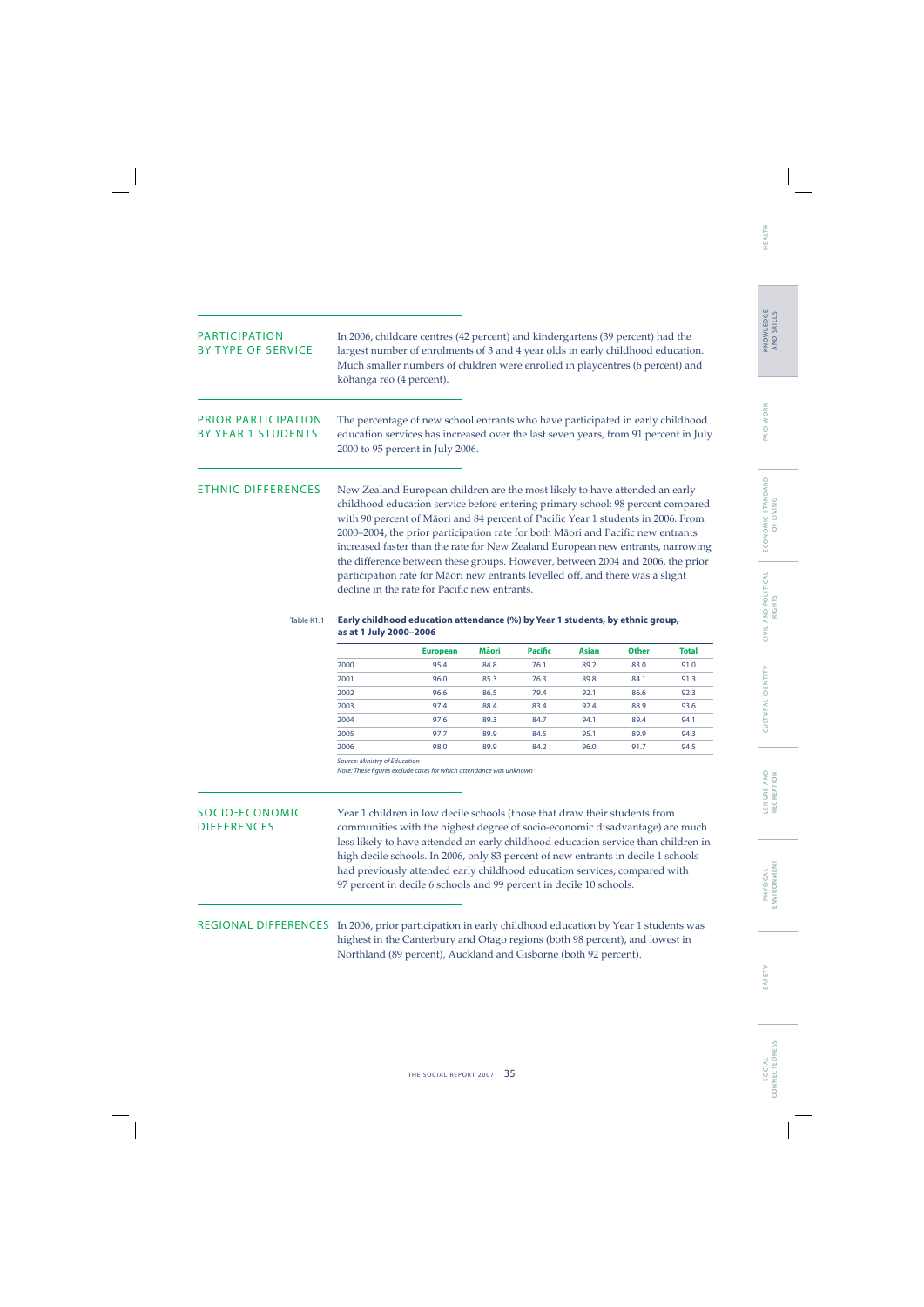## School leavers with higher qualifications

## DEFINITION

The proportion of secondary school leavers who left school with a qualification at National Certificate of Educational Achievement (NCEA) Level 2 or above.

RELEVANCE Upper secondary school qualifications serve as the foundation for higher (post-secondary) learning and training opportunities as well as the preparation for direct entry into the labour market. Those who leave school early with few qualifications are at a much greater risk of unemployment or vulnerability in the labour force and of having low incomes.<sup>42</sup>

CURRENT LEVEL In 2006, 60 percent of school leavers (34,000 students) left school with a qualification<br>AND TRENDS at NCEA Level 2 or above, an increase from the 2005 figure of 57 percent (33,000 at NCEA Level 2 or above, an increase from the 2005 figure of 57 percent (33,000 students).<sup>43</sup> Because of changes in the qualification structure, it is not possible to compare exactly the attainment of upper secondary school students who left school before 2003 with those who left school later. To illustrate trends in higher school attainment over the long term, Figure K2.1 includes Higher School Certificate and above for the years 1986 to 2002.

### Figure K2.1 **Proportion of school leavers with Higher School Certificate or above, 1986–2002, and NCEA Level 2 or above, 2003, 2005–2006**



Source: Ministry of Education

Notes: (1) A direct comparison cannot be made between rates up to and including 2002 with rates for 2003 on, due to the change in the qualification structure (see Appendix 2 for details) (2) Because of methodological changes, 2004 is not comparable with other years and has been omitted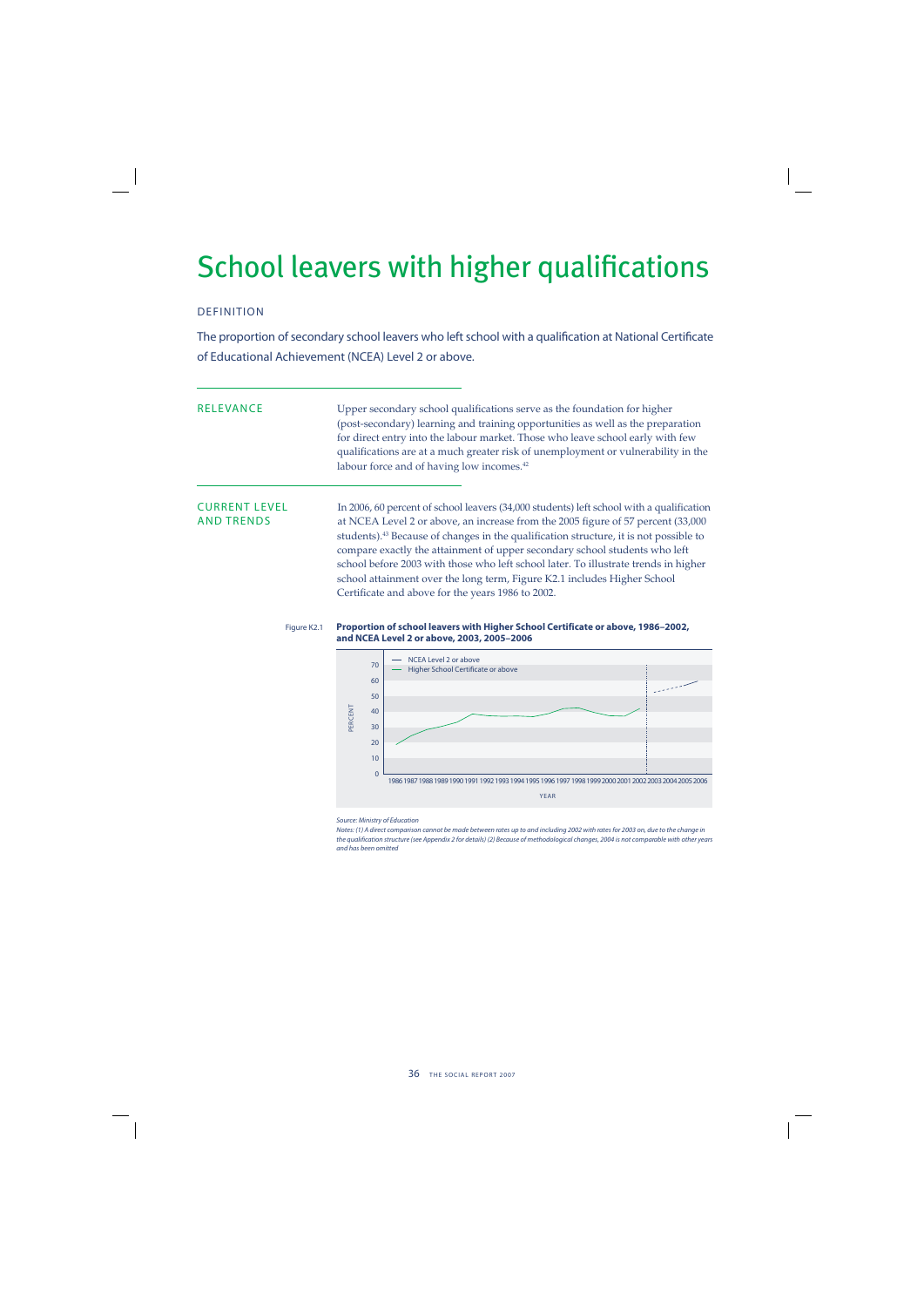S O C I A L CONNECTEDNESS

CONNECTEDNESS

SEX DIFFERENCES Female students are more likely than male students to leave school with an upper secondary school qualification. Between 2005 and 2006, the proportion of school leavers with NCEA Level 2 or above increased for both sexes but there was a slightly larger increase for males than for females. As a result, the sex difference in school attainment narrowed slightly between 2005 and 2006, from 10 percentage points to 9 percentage points.

## Table K2.1 **Proportion (%) of school leavers with NCEA Level 2 or above, by sex, 2003, 2005–2006**

|                  | <b>Males</b> | <b>Females</b> |
|------------------|--------------|----------------|
| 2003             | 47.6         | 57.9           |
| $\frac{2005}{1}$ | 52.0         | 62.3           |
| 2006             | 55.8         | 64.5           |
|                  |              |                |

Source: Ministry of Education

Note: Because of methodological changes, 2004 is not comparable with other years and has been omitted

ETHNIC DIFFERENCES The proportion of school leavers with upper secondary school qualifications varies widely by ethnic group. Asian students who left school in 2006 had the highest proportion with NCEA Level 2 or above, followed by European school leavers, then Pacific and Māori school leavers. Between 2005 and 2006, there was an increase for all ethnic groups in the proportion of students leaving with a qualification at NCEA Level 2 or above. The increase was greater for Māori and Pacific students than for European and Asian students.

## Table K2.2 **Proportion (%) of school leavers with NCEA Level 2 or above, by ethnic group, 2003, 2005–2006**

|      | <b>European</b> | <b>Mäori</b> | Pacific<br>peoples | <b>Asian</b> | <b>Other</b> | <b>Total</b> |
|------|-----------------|--------------|--------------------|--------------|--------------|--------------|
| 2003 | 57.4            | 28.8         | 42.3               | 75.1         | 54.2         | 52.6         |
| 2005 | 63.0            | 32.7         | 45.3               | 79.9         | 55.8         | 57.1         |
| 2006 | 65.4            | 36.7         | 49.6               | 82.2         | 63.5         | 60.2         |

Source: Ministry of Education

Note: Because of methodological changes, 2004 is not comparable with other years and has been omitted

SOCIO-ECONOMIC Young people from schools that draw their students from low socio-economic DIFFERENCES communities are less likely than other young people to attain higher school qualifications. In 2006, only 43 percent of school leavers from deciles 1-3 schools (in the most disadvantaged communities) attained qualifications at NCEA Level 2 or above, compared with 57 percent of those leaving deciles 4–7 schools and 74 percent of those leaving deciles 8–10 schools.

REGIONAL DIFFERENCES The Nelson region had the highest proportion (70 percent) of 2006 school leavers with qualifications at NCEA Level 2 or above, followed by Otago (67 percent), Auckland (66 percent), Wellington and Canterbury (each 63 percent). The West Coast had the lowest proportion (35 percent), followed by Gisborne (48 percent) and Tasman (51 percent).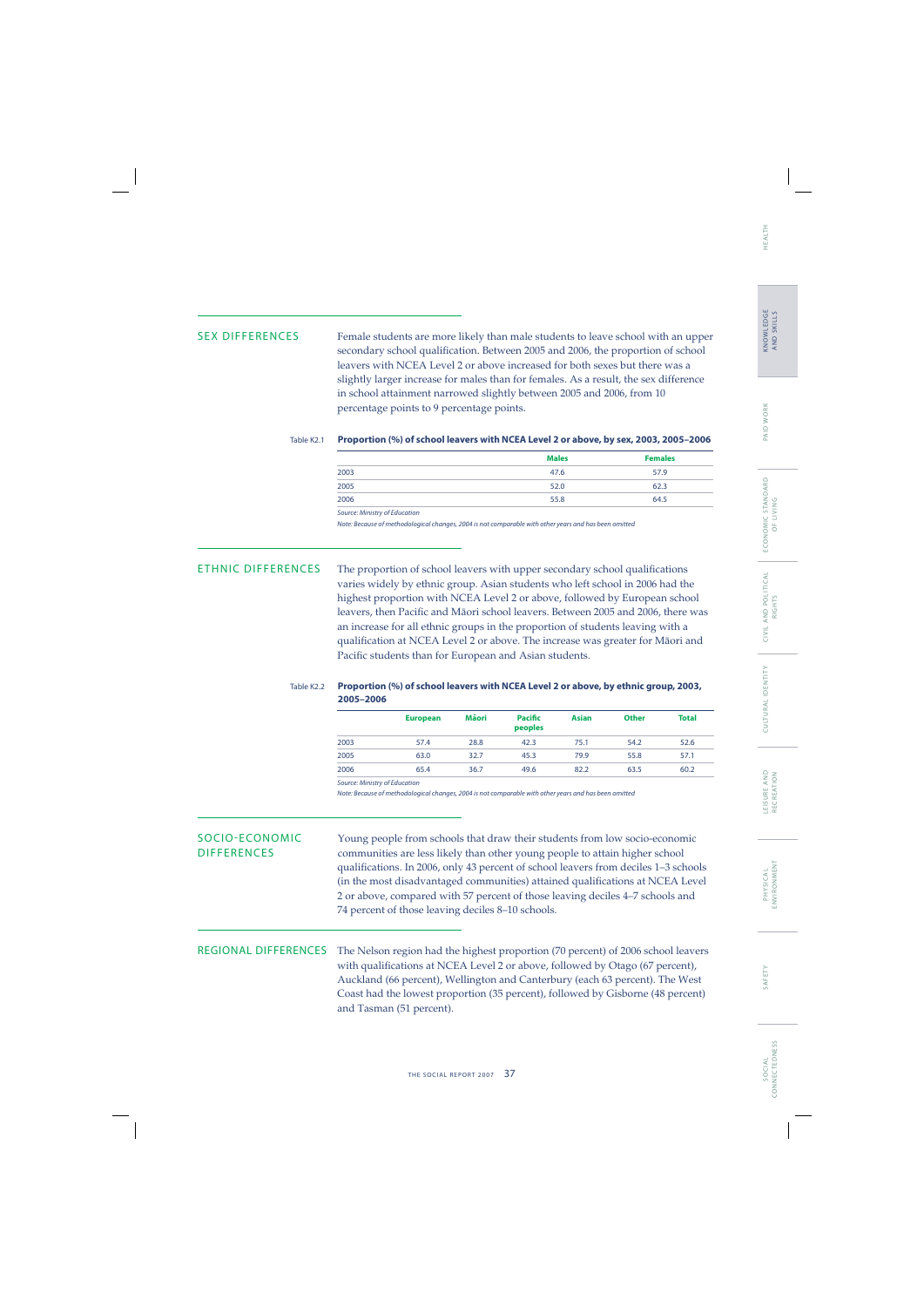## Participation in tertiary education

## DEFINITION

The proportion of the population aged 15 years and over enrolled at any time during the year in formal tertiary education leading to a recognised New Zealand qualification.

Tertiary education providers include public institutions (universities, polytechnics, colleges of education, wānanga), and private tertiary education providers receiving government funding or approval, or registered with the New Zealand Qualifications Authority. Qualifications range from certificates and diplomas to bachelor and post-graduate degrees. Domestic students only are included.

| <b>RELEVANCE</b>                          | The acquisition of a tertiary qualification provides individuals with additional<br>skills and knowledge to participate in society and in the economy.                                                                                                                                                                                        |
|-------------------------------------------|-----------------------------------------------------------------------------------------------------------------------------------------------------------------------------------------------------------------------------------------------------------------------------------------------------------------------------------------------|
| <b>CURRENT LEVEL</b><br><b>AND TRENDS</b> | During 2006, 13.7 percent of people aged 15 years and over (448,000 people) were<br>enrolled in formal tertiary education, a slight decline from 14.2 percent (457,000<br>people) in 2005. This slight decline could be attributable in part to the strong labour<br>market encouraging people into employment rather than further education. |
|                                           | Most of the decline in tertiary education participation between 2005 and 2006<br>was due to a fall in the number of people taking Levels 1-3 certificate courses.<br>The rate of participation in certificate level courses as a whole (ie Levels 1–4)<br>grew strongly between 1999 and 2005 (from 4.0 percent to 8.8 percent), then fell    |

to 8.1 percent in 2006. In total, 10 percent of people aged 15 years and over were enrolled in sub-degree tertiary education courses in 2006, up from 6 percent in 1999. In comparison, the proportion enrolled in degree and post-graduate courses remained fairly steady at around 5 percent over the period 1999–2006.

### Figure K3.1 **Tertiary education participation rate, by qualification level, 1999–2006**



Source: Ministry of Education

AGE AND SEX Tertiary education participation is highest among 18–24 year olds (36.5 percent in<br>DIFFERENCES 2006), followed by 25–39 year olds (16.6 percent). The participation rate for 18–24 2006), followed by 25–39 year olds (16.6 percent). The participation rate for 18–24 year olds changed little between 1999 and 2006. In contrast, the rate for people aged 40 years and over and people aged 25–39 years increased substantially over that period.

> Since the mid-1990s, women have been more likely than men to participate in tertiary study at ages 18 years and over. However, as females accounted for all of the decline in enrolments between 2005 and 2006, the sex gap has narrowed slightly. In 2006, there was no sex difference in the proportion enrolled in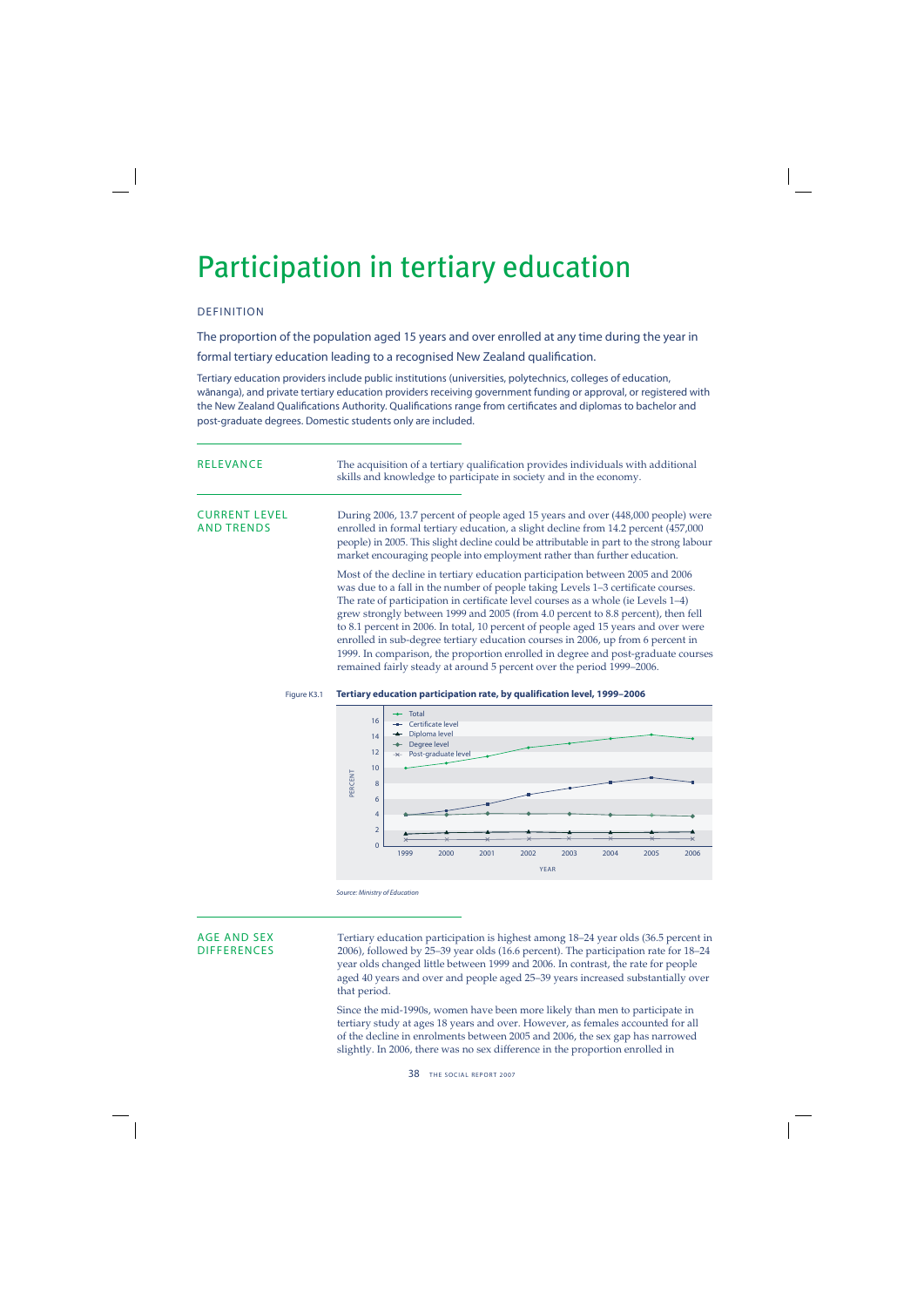sub-degree courses (10 percent of males and females), but females were more likely than males to be enrolled in degree and post-graduate courses (6 percent and 4 percent, respectively).

|                | $15 - 17$ | $18 - 24$ | $25 - 39$ | $40+$ | <b>Total</b> |
|----------------|-----------|-----------|-----------|-------|--------------|
| <b>Males</b>   |           |           |           |       |              |
| 1999           | 9.2       | 32.3      | 10.0      | 2.7   | 9.1          |
| 2001           | 11.0      | 34.0      | 12.0      | 3.5   | 10.2         |
| 2005           | 14.6      | 33.2      | 15.1      | 6.7   | 12.9         |
| 2006           | 10.8      | 33.5      | 14.8      | 7.1   | 12.8         |
| <b>Females</b> |           |           |           |       |              |
| 1999           | 8.3       | 35.7      | 12.8      | 4.4   | 10.8         |
| 2001           | 11.2      | 38.9      | 15.8      | 5.5   | 12.7         |
| 2005           | 12.3      | 39.6      | 19.6      | 8.5   | 15.4         |
| 2006           | 9.4       | 39.6      | 18.3      | 8.1   | 14.6         |
|                |           |           |           |       |              |

### Table K3.1 **Tertiary participation rates (%), by age and sex, selected years, 1999–2006**

Source: Ministry of Education

ETHNIC DIFFERENCES In 2006, the age-standardised tertiary education participation rate was highest for Mäori at 18 percent, followed by the Asian ethnic group (15 percent), Europeans (13 percent) and Pacific peoples (12 percent). The increase in the age-standardised rate between 1999 and 2006 was higher than average for the Asian and Mäori ethnic groups. The slight fall in the age-standardised rate between 2005 and 2006 occurred across all ethnic groups but was larger than average for Māori, Pacific peoples and Asian ethnic groups.

> At the core tertiary education age group 18–24 years, the European ethnic group had the highest participation rate in 2006 (37 percent), while the rate for the Asian ethnic group (32 percent) was slightly above that of Māori and Pacific peoples (each 31 percent). Between 2002 and 2006, the participation rate of 18–24 year olds remained steady for the European ethnic group, declined for Mäori, and increased for the Pacific peoples and Asian ethnic groups.

> At older ages, Mäori had the highest tertiary participation rates in 2006, followed by the Asian, Pacific peoples and European ethnic groups.

| Age group    | <b>European</b> | <b>Mäori</b> | <b>Pacific peoples</b> | <b>Asian</b> |
|--------------|-----------------|--------------|------------------------|--------------|
| $15 - 17$    | 9.2             | 12.7         | 8.1                    | 5.3          |
| $18 - 24$    | 37.2            | 30.9         | 31.1                   | 32.4         |
| $25 - 39$    | 14.4            | 22.6         | 15.2                   | 17.0         |
| $40+$        | 6.1             | 15.6         | 7.5                    | 12.2         |
| <b>Total</b> | 11.6            | 20.3         | 14.6                   | 17.6         |

Table K3.2 **Tertiary participation rates (%), by age and ethnic group, 2006**

Source: Ministry of Education

Māori and Pacific students are less likely to be enrolled in degree-level courses than students from the European or Asian ethnic groups. Almost 90 percent of the decline in Mäori enrolments between 2005 and 2006 was due to fewer Mäori taking Levels 1-3 certificate courses.

INTERNATIONAL There are no robust measures of tertiary participation across OECD countries. COMPARISON Some indication of New Zealand's relative standing can be gained from the proportion of people enrolled in education at various ages. In 2004, 30 percent of 20–29 year olds (the age group more likely to be enrolled in tertiary than secondary education) were enrolled in education, placing New Zealand seventh out of 28 countries. This was above the OECD median of 25 percent. The New Zealand rate was higher than those of the United Kingdom (28 percent) and the United States (23 percent) but below the rate for Australia (33 percent).44

HEALTH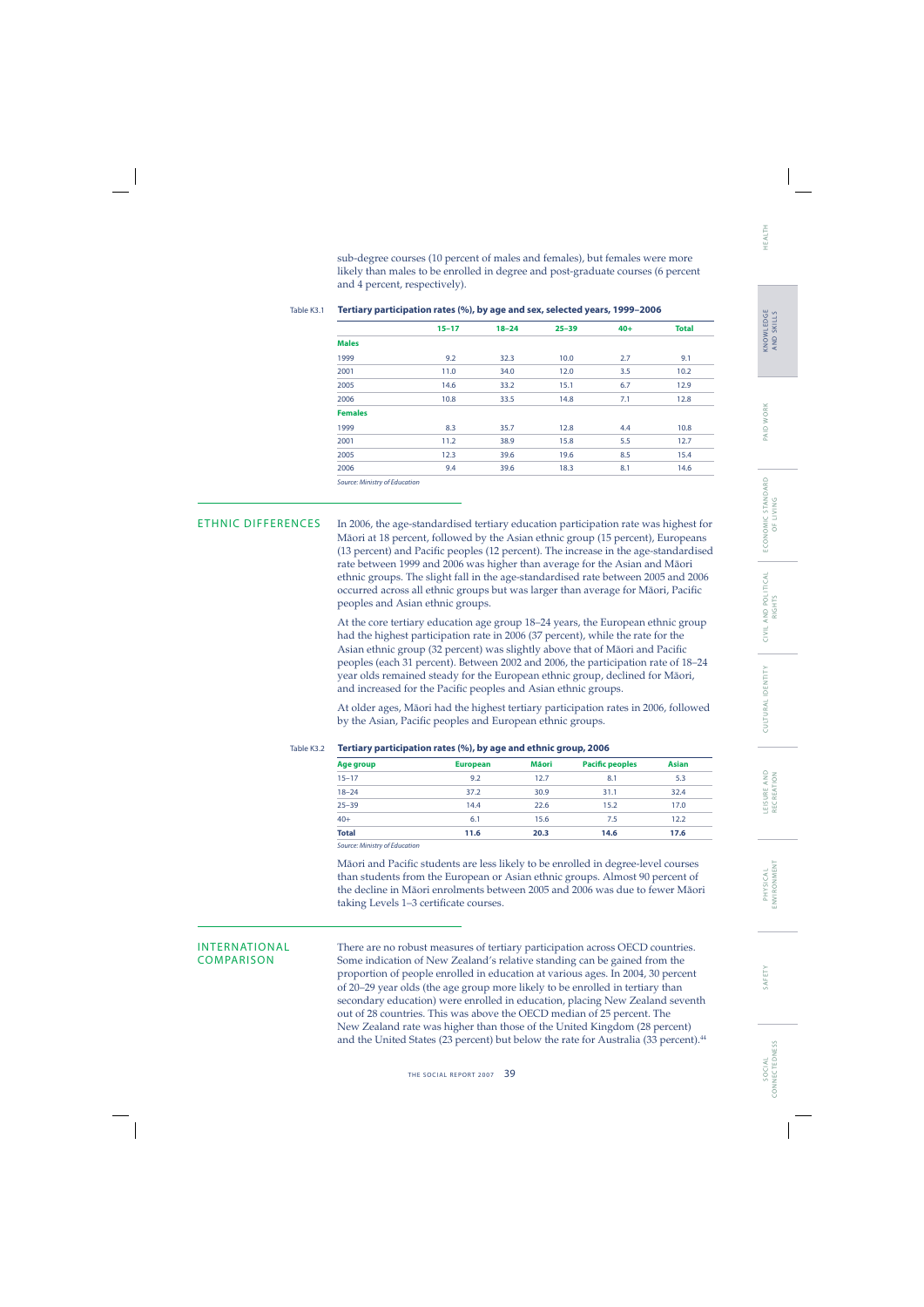## Educational attainment of the adult population

## DEFINITION

The proportion of adults aged 25–64 years with an educational attainment of at least upper secondary school level, defined in the International Standard Classification of Education (ISCED 1997) as Level 3 and above, and including tertiary qualifications at bachelor's degree and above (Level 5A/6).

RELEVANCE The educational attainment of the adult population is an indicator of the skills available in the economy. The level of formal educational qualifications in the population is a commonly used proxy for the stock of "human capital", ie the skills available in the population and labour force.

CURRENT LEVEL In the year ended December 2006, 77 percent of the population aged 25–64 years AND TRENDS (1.65 million people) had attained an educational qualification at upper secondary level or above, slightly lower than in 2005 (78 percent) but a substantial increase from 67 percent in 1991. Over the same period the proportion of adults with a bachelor's degree or higher qualification had risen from 8 percent to almost 20 percent (418,000 people). The slight decline in educational qualifications at upper secondary level or above could be attributable in part to the strong labour market encouraging people into employment rather than into further education.

Figure K4.1 **Proportion of adults aged 25–64 years with an educational attainment of at least upper secondary level and tertiary level, 1991–2006**



Source: Statistics New Zealand, Household Labour Force Survey Notes: (1) Tertiary equals bachelor's degree or higher (2) This measure has been revised – see Appendix 2 for details

AGE AND Younger adults aged 25–34 years are much more likely to have at least upper<br>SEX DIFFERENCES secondary school qualifications or a bachelor's degree or higher than adults a secondary school qualifications or a bachelor's degree or higher than adults aged 55–64 years.

> Sex differences in educational attainment have narrowed over time. For younger age groups, women are more likely than men to have higher qualifications.